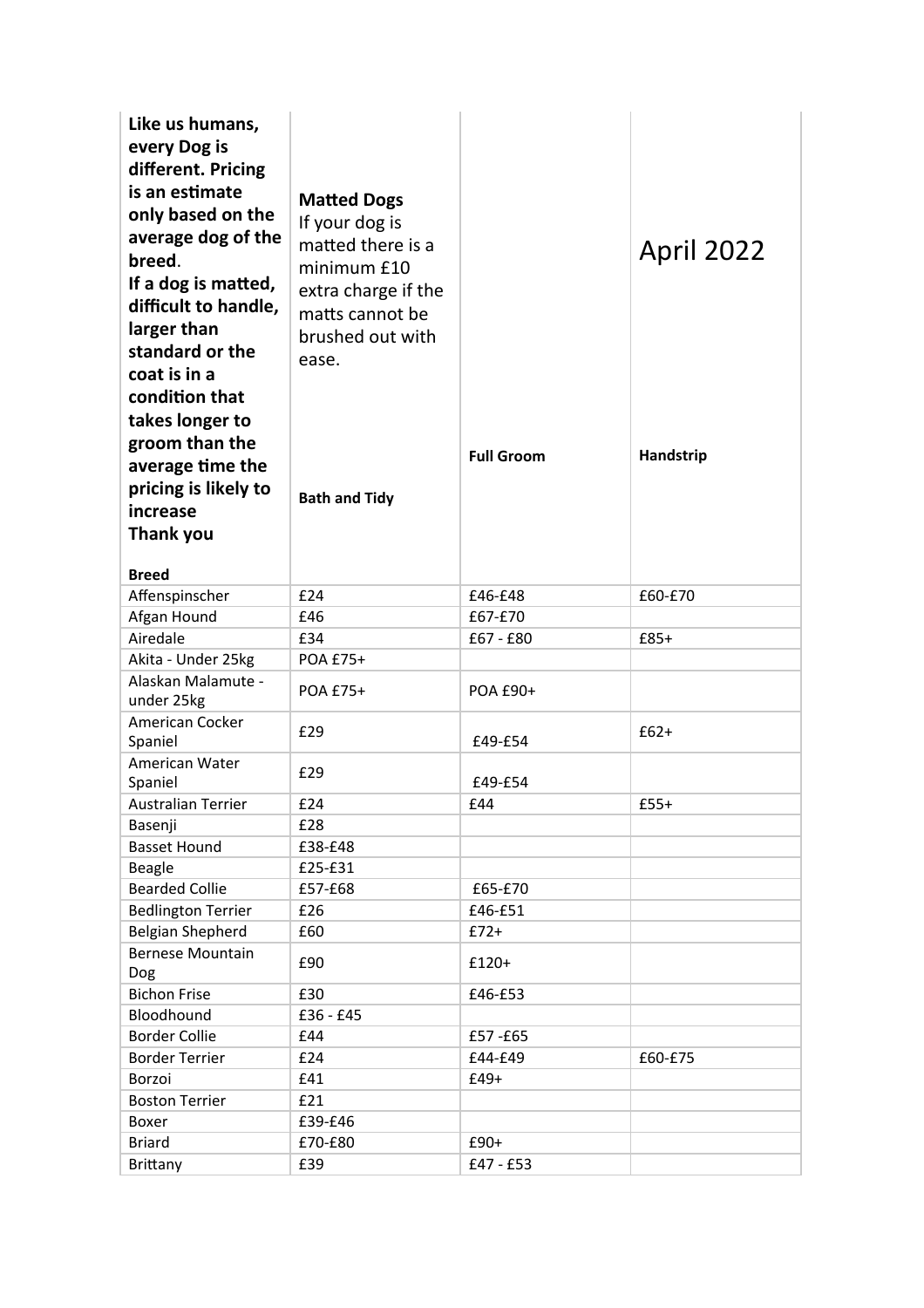| <b>Bulldog</b>                                | £35 - £50         |                                                           |                        |
|-----------------------------------------------|-------------------|-----------------------------------------------------------|------------------------|
| <b>Bullmastiff</b>                            | £49 - £60         |                                                           |                        |
| Cairn Terrier                                 | £25               | £47-£52                                                   | £57-£70                |
| Canaan Dog                                    | £34               |                                                           |                        |
| <b>Cavalier King Charles</b><br>Spaniel       | £24               | £44 - £49                                                 | £55 -£65               |
| Chihuahua (Long<br>Coat)                      | £24               | £34-£39                                                   |                        |
| Chihuahua (Smooth<br>Coat)                    | £16               |                                                           |                        |
| <b>Chinese Crested</b><br>Hairless            | £20               | £39                                                       |                        |
| <b>Chinese Crested</b><br>Powderpuff          | £20               | £43-£47                                                   |                        |
| Chow Chow Under<br>25kg                       | POA £90-£100+     | POA £100-£140+                                            |                        |
| Clumber Spaniel                               | £29               | £52-£58                                                   | £67-£75+               |
| <b>Curly Coated</b><br>Retriever              | £28               | £47-£54                                                   |                        |
| Dachshund                                     | £23<br>£23<br>£20 | Wire Coat £41-£44<br>Long Coat £41-£44<br>Smooth Coat N/A | £55-£60+<br>N/A<br>N/A |
| Dalmation                                     | £39-£47           |                                                           |                        |
| Dandy Dinmont                                 | £27-£30           | £47-£53                                                   | £59-£69                |
| Deerhound                                     | £40-£45           | $£50+$                                                    | £65-£69+               |
| Doberman                                      | £40               |                                                           |                        |
| Dogue De Bordeaux                             | £60               |                                                           |                        |
| English Cocker Spaniel                        | £27 - £30         | £48 - £57                                                 | £65-£70+               |
| <b>English Setter</b>                         | £30               | £49 - £53                                                 | $£65+$                 |
| English Springer<br>Spaniel                   | £27-£30           | £47 - £57                                                 | £65-£70+               |
| English Toy Terrier                           | £20               |                                                           |                        |
| Field Spaniel                                 | £24               | £45                                                       | £60+                   |
| Finnish Spitz                                 | £31               | £45                                                       |                        |
| Flat Coated Retriever                         | £31               | £55-£59                                                   |                        |
| Fox Hound                                     | £24               |                                                           |                        |
| French Bulldog                                | £23-£37           |                                                           |                        |
| German Shepherd<br>(Long Coat) Under<br>25kg  | POA £80 - £90     | POA £90 - £115                                            |                        |
| German Shepherd<br>(Short Coat) Under<br>25kg | POA £60 - £70     |                                                           |                        |
| German Spitz                                  | £31               | £41-£46                                                   |                        |
| Giant Schnauzer                               |                   | £68-£79                                                   | £80-£95                |
|                                               | £47               |                                                           |                        |
| <b>Great Dane</b>                             | £57-£62           |                                                           |                        |
| Greyhound                                     | £29-£35           |                                                           |                        |
| Golden Retriever                              | £56               | £63-£78                                                   |                        |
| Gordon Setter                                 | £29               | £50                                                       |                        |
| Havanese                                      | £27               | £46-£50                                                   |                        |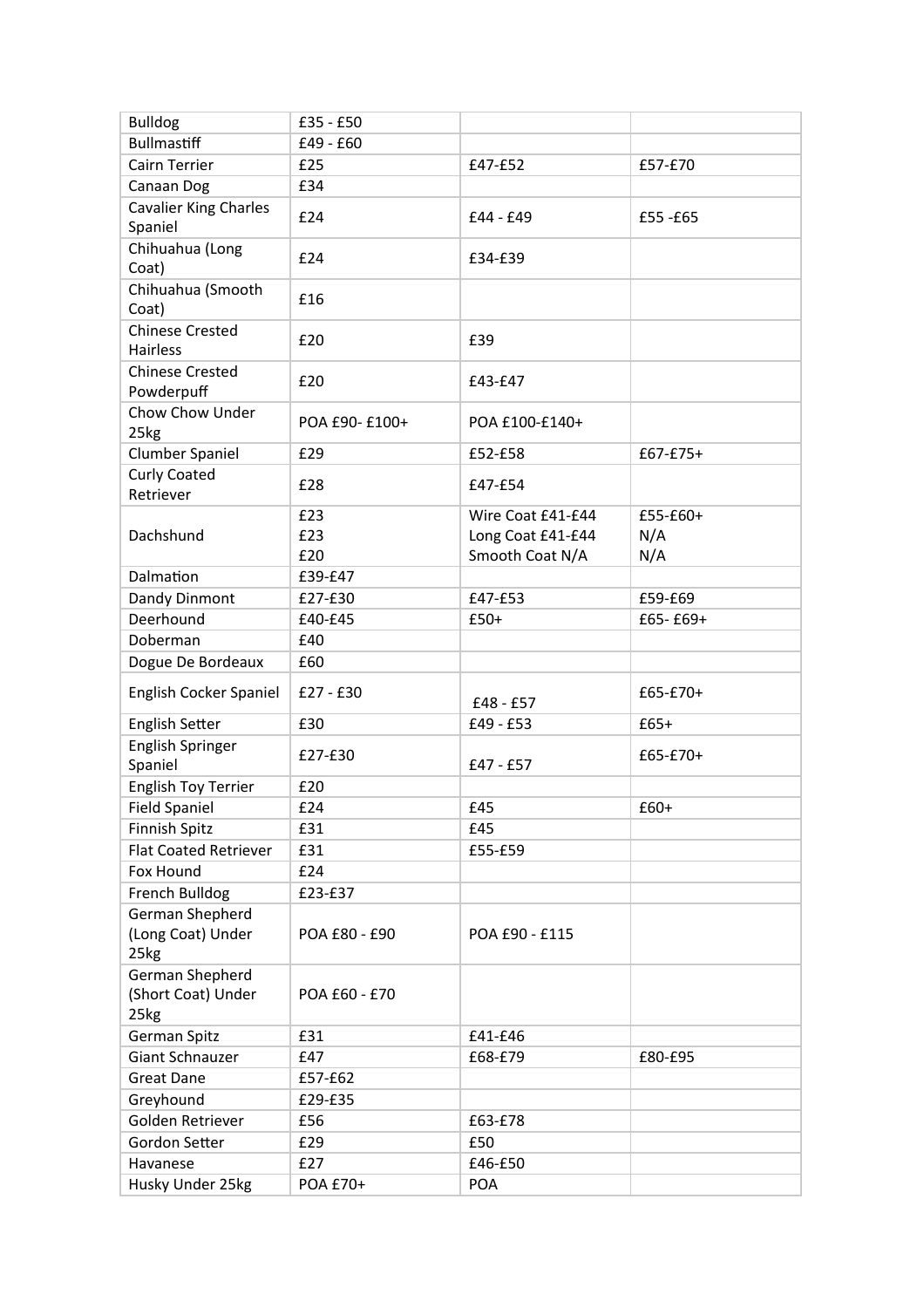| <b>Irish Terrier</b>      | £24         | £45-£47           | £60-£75      |
|---------------------------|-------------|-------------------|--------------|
| Irish Wolfhound           | £41         | £57-£60           | £67-£80      |
| Italian Greyhound         | £20         |                   |              |
| Italian Spinone           | £32-£37     | £51-£66           | $£70+$       |
| <b>Jack Russel</b>        | £22         |                   |              |
| Japanese Chin             | £22         | £39               |              |
| Kerry Blue Terrier        | £26-£29     | £48-£54           | $£60+$       |
| King Charles Spaniel      | £24         | £44-£49           | $£50+$       |
| Labrador                  | £37-£55     |                   |              |
| Lakeland Terrier          | £24         | £46-£49           | £60+         |
| Leonberger                | £59+        |                   |              |
| Lhasa Apso                | £25         | £46 - £52         |              |
| Maltese Terrier           | £25         | £42 - £50         |              |
| <b>Manchester Terrier</b> | £23         |                   |              |
| Mastiff                   | £54-£60     |                   |              |
|                           | £20         | Wire Coat £41-£45 | $£52+$       |
| Miniature Dachshund       | £20         | Long Coat £41-£45 | N/A          |
| Under 11lbs               | £19         | Smooth Coat N/A   | N/A          |
| Miniature Pinscher        | £21         |                   |              |
| Miniature Poodle          | £29         | £49-£65           |              |
| Miniature Schnauzer       | £26         | £48 - £54         | $£55+$       |
| Neapolitan Mastiff        | £58+        |                   |              |
| Newfoundland (Under       |             |                   |              |
| 25kg)                     | POA £78-£95 | £100 - £120       |              |
| Norfolk Terrier           | £24         | £46-£48           | $£57+$       |
| Norwich Terrier           | £24         | £46-£48           | $£55+$       |
|                           |             |                   |              |
| Old English Sheepdog      | $£45+$      | £57-£75           |              |
| Otterhound                | £42         | £47               |              |
| Papillon                  | £24         | £38-£39           |              |
| Parsons Russel            | £24         | £42 - £46         | $£45+$       |
| Pekingnese                | £28         | £47-£50           |              |
| Pembroke Welsh            |             |                   |              |
| Corgi                     | £44-£49     |                   |              |
| Pomeranian                | £25-£28     | £46-£57           |              |
| Pug                       | £20-£29     |                   |              |
| Pyrenean Mountain         | £80+        |                   |              |
| Dog                       |             |                   |              |
| <b>Red Setter</b>         | £35         | $£54+$            | $£70+$       |
| Rhodesian Ridgeback       | £39 - £52   |                   |              |
| Rottweiler                | £39-£50     |                   |              |
| Rough Collie              | $£65+$      | $£75+$            |              |
| Russian Black Terrier     | £43-£48     | $£65 - £70+$      | $£90+$       |
| Saint Bernard Under       |             |                   |              |
| 25kg                      | <b>£POA</b> |                   |              |
| Saluki                    | £31         | £43               |              |
| Samoyed Under 25kg        | £65         |                   |              |
| Giant Schnauzer           | £37 - £48   | £65-£81           | £80+         |
| Scottish Terrier          | £24-£29     | £44-£50           | $£57 - £65+$ |
| Sharpei                   | £29-£39     |                   |              |
|                           |             |                   |              |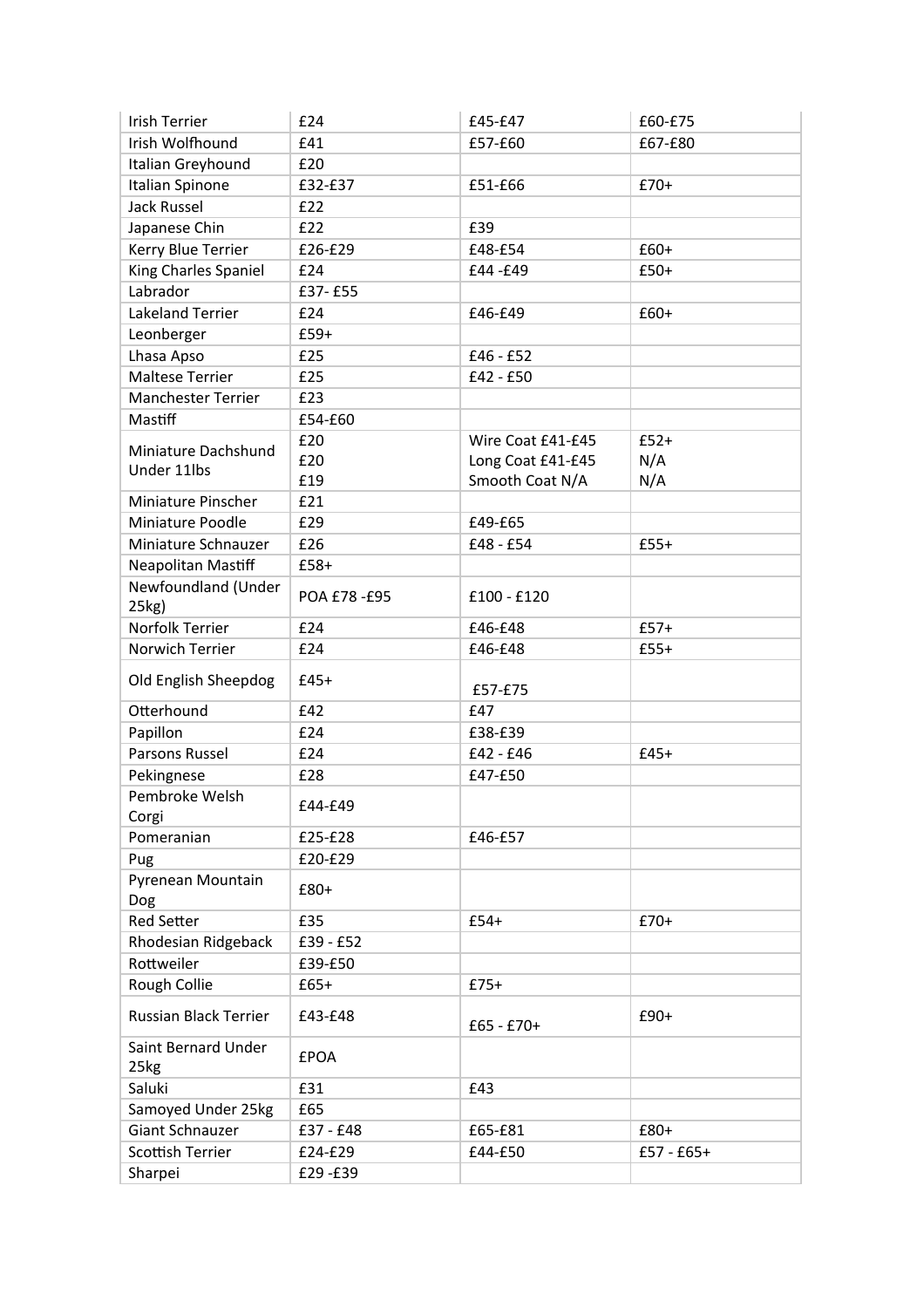| <b>Shetland Sheepdog</b>             | £50         |              |            |
|--------------------------------------|-------------|--------------|------------|
| Shiba Inu                            | £34-£38     |              |            |
| Shih Tzu                             | £24         | £46 - £51    |            |
| Smooth Collie                        | £46         |              |            |
| <b>Smooth Fox Terrier</b>            | £24         |              |            |
| Soft Coated Wheaton                  | £32-£44     | £50-£80      | $£70+$     |
| Spanish Water Dog                    | £29         | £46 - £51    |            |
| <b>Staffordshire Bull</b><br>Terrier | $£24 - £38$ |              |            |
| <b>Standard Poodle</b>               | £40-£50     | £70-£80+     |            |
| Swedish Laphund<br>Under 25kg        | £65         | £75 - £100   |            |
| <b>Tibetan Mastiff Under</b><br>25kg | £66         | $£75 - £110$ |            |
| <b>Tibetan Spaniel</b>               | £30         | £42-£44      | $£55+$     |
| <b>Tibetan Terrier</b>               | £25-£28     | £47-£52      |            |
| <b>Toy Poodle</b>                    | £24-£28     | £47 - £55    |            |
| Weimeraner                           | £36-£44     |              |            |
| Welsh Springer<br>Spaniel            | £26-£29     | £47-£53      | $£67-E70+$ |
| <b>Welsh Terrier</b>                 | £24         | £44-£49      | £59+       |
| Westie                               | £24         | £45-£51      | $£57+$     |
| Whippet                              | £24-£28     |              |            |
| Wire Fox Terrier                     | £24         | £45-£49      | $£55+$     |
| <b>Yorkshire Terrier</b>             | £24-£26     | £37-£41      |            |
| Vizla                                | £35-£48     |              |            |
| <b>Designer Breeds</b>               |             |              |            |
| Cockapoo                             | $£29+$      | £47 - £56    |            |
| Cavapoo                              | $£28+$      | $£45 - £52$  |            |
| Labradoodle                          | £39+        | £67 - £80    |            |
| Goldendoodle                         | £39+        | £65 - £80    |            |
| Cavachon                             | $£29+$      | £46-£50      |            |

Like us humans, every Dog is different so our pricing is an estimate only based on the average dog of the breed.

If a dog is matted, difficult to handle, larger than standard or the coat is in a condition that takes longer to groom than the average time the pricing is likely to increase from the lowest price stated.

**De-matting** - If your dog is matted there will be a minimum de-matting charge of £15 per half if the matts cannot be brushed out with ease.

**Thank you**